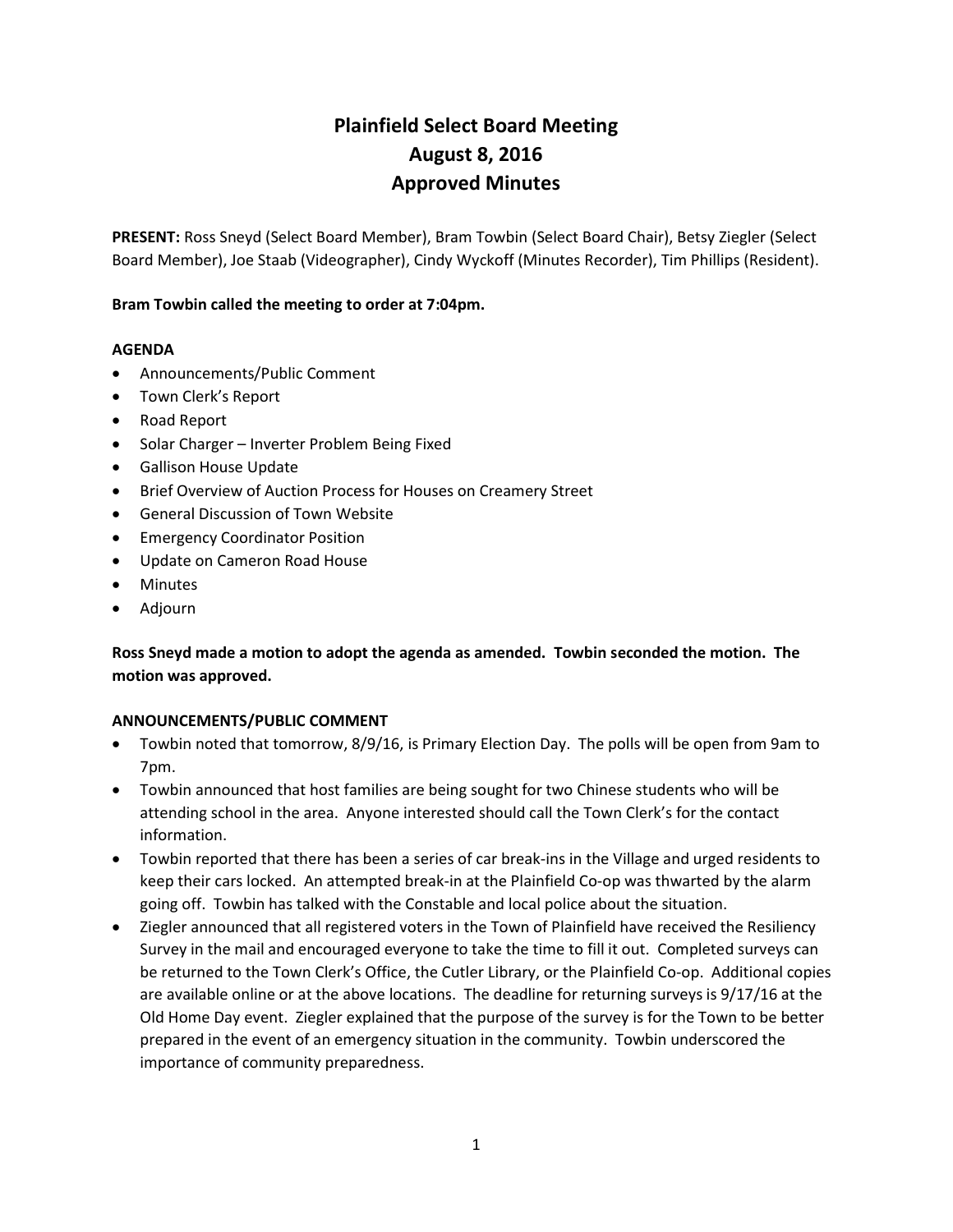Ziegler noted that Plainfield Old Home Day is coming up on 9/17/16 and the organizing committee is looking for more interested participants to join. Ziegler outlined the day's events planned so far, including a variety show the evening before.

## TOWN CLERK'S REPORT

Town Clerk/Treasurer Linda Wells was not present.

## SOLAR CHARGER – INVERTER PROBLEM BEING FIXED

 Towbin reported that Wells had noticed that the amount of power coming from the Solar Charger was not what was expected due to a problem with the inverter shutting down. The inverter is under warranty and will hopefully be repaired soon.

## ROAD REPORT

Road Foreman Mike Nolan was not present.

## MISCELLANEOUS BUSINESS

- Towbin reported that the radar sign is malfunctioning, possibly due to it being struck by a pumpkin last fall.
- Towbin noted that the new stop sign at the corner of Main and Creamery Streets was knocked down again. The Road Crew has put it back up again.
- Ziegler remarked that the roadsides have been trimmed. Towbin explained that the person the Town has for many years contracted with can no longer do the work due to not having Workers Comp insurance. A special piece of equipment was rented and the Town Road Crew did the trimming. Agreeing that it was important for vendors to have Workers Comp insurance, Towbin stated that when the Road Crew has to do that work, it takes time away from other work it needs to accomplish, which has more of a negative impact on smaller towns like Plainfield. Discussion followed on the overgrown burdock between the cemetery fence and the municipal parking lot, including ideas on how to remove it.
- Towbin noted the need to demolish the pavilion structure at the Rec Field due to the eroding bank between it and the river. A member of the community is willing to take some of the materials in return for helping to dismantle the structure, however, two problems need to be resolved: 1) the telephone poles that hold up the structure need to be pulled out, which hopefully the Road Crew will be able to do; and 2) the poles are covered in creosote and considered hazardous waste that needs to be disposed of properly. Towbin would like the work to be completed before the Old Home Day event and will discuss it with Nolan.
- Towbin reported a problem with people using Positive Pie's private dumpster that is situated behind the restaurant. In addition, Ziegler noted that neither Positive Pie nor the Plainfield Farmers Market had emptied the trash bin last week at the Mill Street Park as had been agreed upon. Ziegler has followed up with them and the trash has been removed. Discussion followed on the practice of people leaving items on the Methodist Church stone wall. While not condoning the practice, Towbin requested that those who do leave items on the wall check back the next day and remove any items that have not been taken. In addition to taking unwanted items to the Restore in Barre or advertising on Front Porch Forum, Ziegler noted that a rummage sale will take place on the church lawn on Old Home Day providing opportunity for people to contribute items to benefit the church.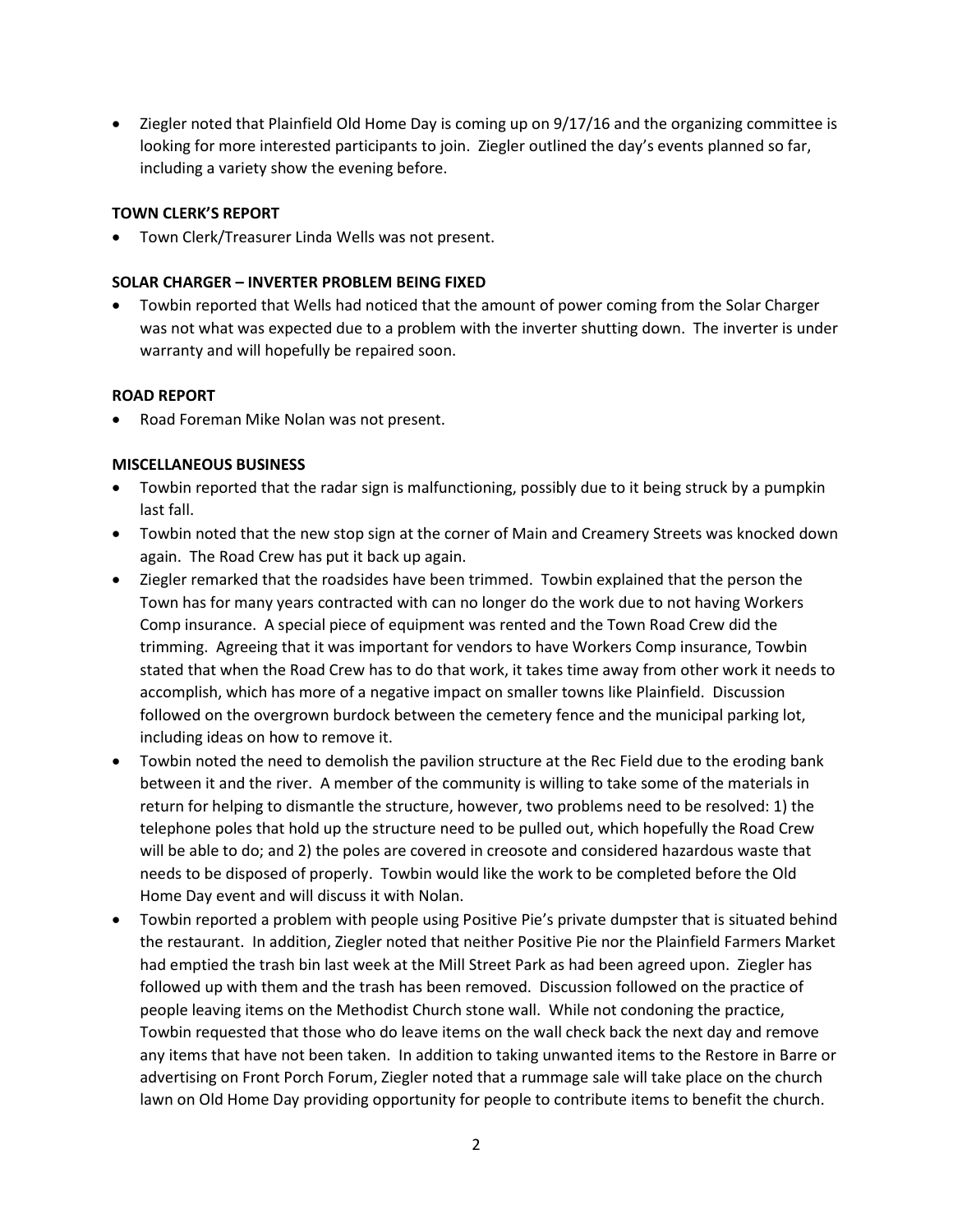#### GALLISON HOUSE UPDATE

- Towbin briefly reviewed the Town's recent exploration of purchasing a property on Route 2 across from the Town Hall Opera House to provide additional parking during events. After entering into a purchase and sale agreement between the Town and the property owner, a preliminary inspection of the premises revealed that the house was not as structurally sound as was thought and was filled with trash. As a result, the Town requested renegotiating a lower price, which the seller considered a breach of contract. The Town will no longer be pursuing the purchase at this point. Discussion followed regarding the results of both the engineering and asbestos testing done on the house and the value of that information if the Town wishes to reconsider purchasing the property at some later date.
- Towbin noted the potential of selling 2.2 acres of Town-owned land behind the School Street Apartments on Route 2, which is currently assessed at approximately \$6,000. It was thought that proceeds from the sale might go toward the Gallison house project. Despite no plans to proceed on the Gallison property purchase, Towbin will contact the current owner of the School Street Apartments to ascertain if there is any interest in buying it.

## BRIEF OVERVIEW OF AUCTION PROCESS FOR HOUSES ON CREAMERY STREET

 Towbin explained his view of the flawed system involved in the recent auctioning off of two separate vacant houses on Creamery Street, citing several impediments in the process and undisclosed requirements for potential buyers. Towbin voiced his dismay that the Town and neighborhood residents have to bear the burden of living with derelict properties as a result of a drawn-out, opaque process. Sneyd suggested that the Select Board might write a letter outlining the problem to the department responsible for banking regulations and copy Vermont's Congressional Delegation. It was agreed that Towbin and other Select Board members would draft a letter to be reviewed at the next meeting.

## GENERAL DISCUSSION OF TOWN WEBSITE

 Sneyd noted that his recent discussions with various people who deal with the Town website revealed varying viewpoints in terms of its value and usability. The Town of Corinth's website has been cited as a good example and Sneyd is waiting to hear back from its designer regarding a few questions he has posed. Once he has that information, Sneyd would like to convene several public information sessions with those who have some kind of interaction with Plainfield's website to discuss both their challenges with and hoped-for improvements to the site. Sneyd would then like to solicit for a new round of proposals to either make the current site work or embark on rebuilding the site, and expects the process to take place throughout the fall. He urged those who may have ideas for the site to contact Select Board members or the Town Clerk's office.

## EMERGENCY COORDINATOR POSITION

 Towbin noted that there is currently one candidate for the Emergency Coordinator position. Going forward, Towbin sees the role becoming more robust given the greater threats the area faces. Towbin urged anyone interested in applying for the position to contact the Select Board. A brief discussion followed on some technical and certification requirements for the position and specific challenges that Plainfield faces in an emergency event.